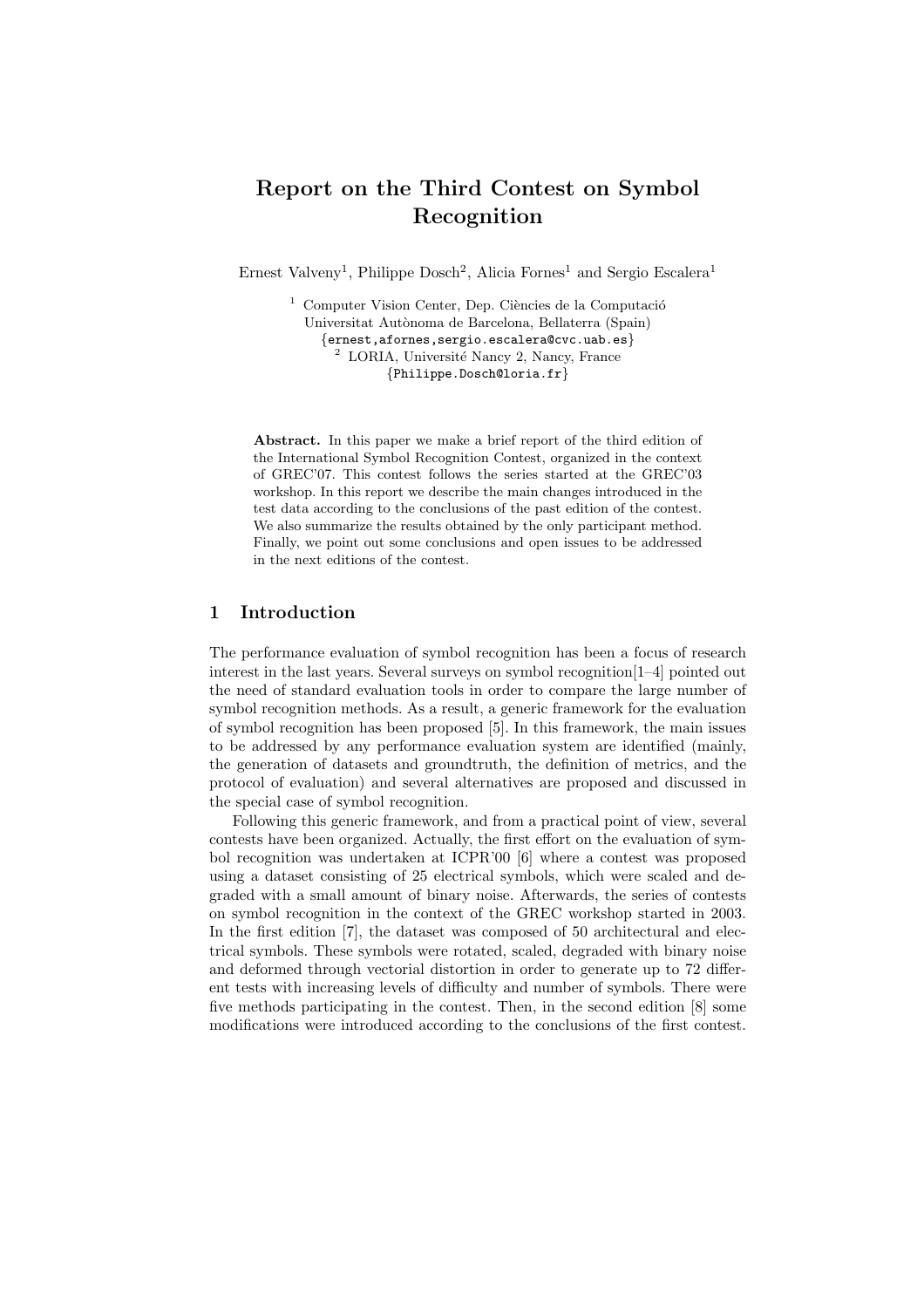The set of symbols was increased up to 150 different symbols, allowing the definition of more pertinent tests for the evaluation of the scalability. In addition, four new degradation models were added to the framework for the generation of more noisy data. These new degradation models constituted a kind of "torture models". In this way, the robustness of the methods could be tested under very extreme conditions. Four methods participated in the contest.

Among the main conclusions stated in the report of the last contest [8] we can remark some issues that have been taken into account, not only in the design of the third edition of the contest, but also in the work undertaken in the last two years. Firstly, it was stated that evaluation should be a continuous task, not concentrated every two years at specific contests. Therefore, tools for the analysis of the results of recognition methods should be provided. In this sense, the work on the French project  $EPEIRES<sup>3</sup>$  has set up a web-based framework for the evaluation of symbol recognition where new tests can be easily created and the results obtained by a given method can be uploaded and automatically analyzed. Secondly, it was stressed the need of extending the evaluation to symbol localization and segmentation. Some work on this topic has been undertaken under the framework of the EPEIRES project too. As a result, a first approach to the generation of synthetic complete architectural drawings has been developed[9]. This is the first step in order to be able to generate large amounts of data for the evaluation of segmentation. Work has still to be done concerning the metrics to compare the results with the ground-truth. So, in the third edition of the contest we have not considered localization and segmentation and we have constrained the contest only to pre-segmented symbols as in past editions. Thirdly, it was claimed that more heterogeneous data should be included in the framework. In order to give an answer to this demand, we have included in this edition of the contest a dataset composed of logos. Logos are also graphic symbols, but with very different properties (regarding shape, primitives, appearance, etc) with respect to the technical symbols used in the previous contests. In this way, the range and variability of symbols is extended. Finally, it was remarked the need of defining blind tests in order to ensure that participant methods are not adapted to the particular data of the contest. In this edition this remark has been taken into account by including different types of randomly selected degradations in the same test. The goal is to be sure that participants design generic symbol recognition methods, able to work with all kind of (noisy) symbols.

In the next sections, we describe more in details the data provided in this edition of the contest as well as the results obtained by the only participant method. But before, we would like to recall the original purpose of this series of contests as stated in the call for participation: the main goal is not to give a single performance measure for each method, but to provide a tool to compare various symbol recognition methods under several different criteria. The question consists of determining the performance of symbol recognition methods when working on various kinds of symbols, extracted from diverse application domains, under several constraints, with different levels of noise and degradation.

<sup>3</sup> http://www.epeires.org/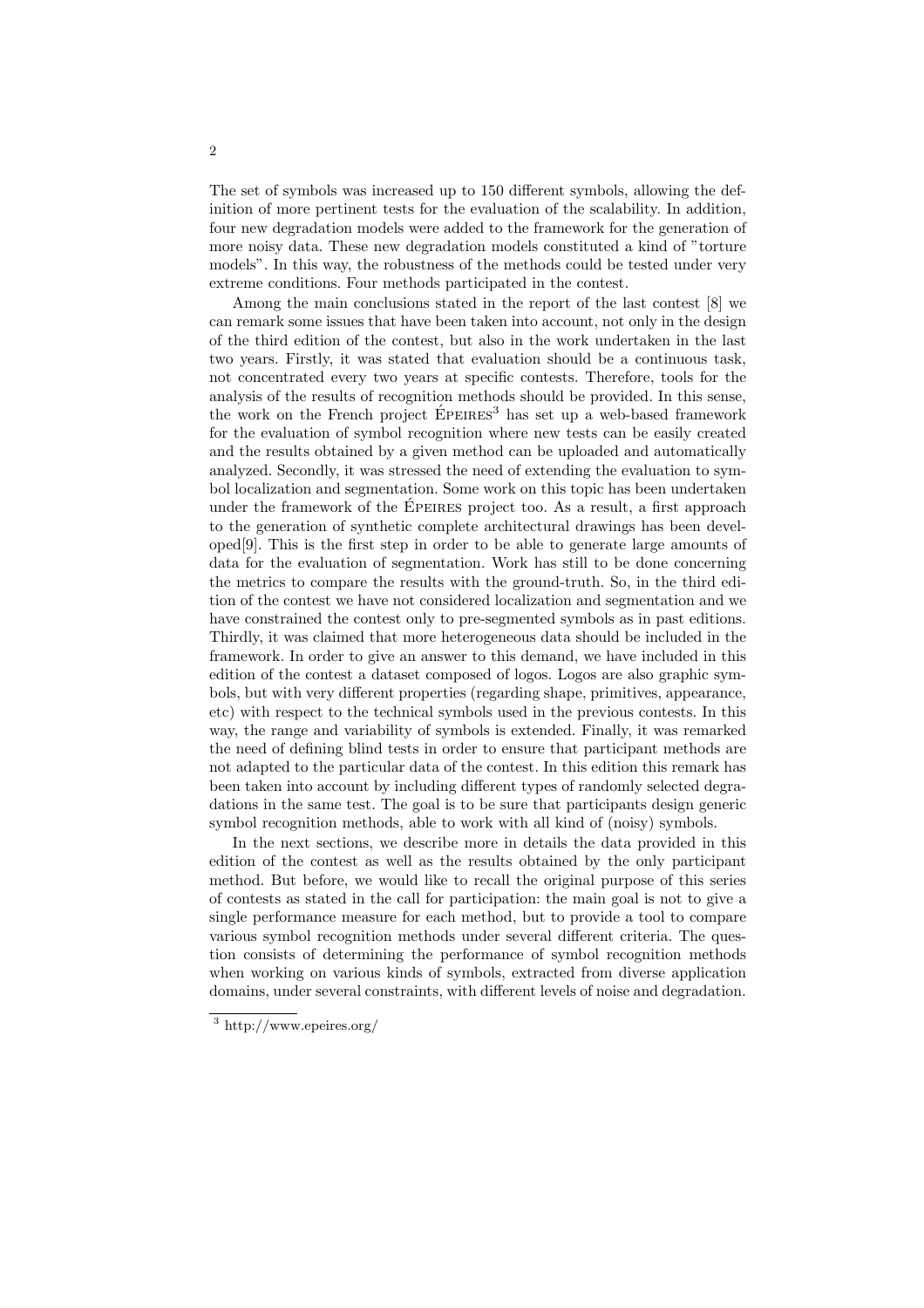Whatever the performance measures are, we strongly believe that the main objective of this evaluation framework must be the scientific analysis of the results. This analysis must be intended to determine the different qualities expected for recognition methods: robustness, genericity, precision, computational efficiency.

The paper is organized as follows. In section 2 we describe the datasets that were generated for this edition of the contest. Then, in section 3 we briefly describe the main features of the only participant method and analyze the results of its application to the dataset. Finally, in section 4 we state the main conclusions of the evaluation and some actions to be undertaken in the future.

#### 2 Dataset

As explained in the previous section, we have considered two different kinds of symbols in this edition of the contest: technical symbols and logos. For technical symbols, we used the same dataset as in the last edition, that is, a set of 150 symbols, mainly originally from the domains of architecture and electronics. We can see in figure 1 some examples of this dataset where symbols are composed of linear primitives (straight lines and arcs). Logos are the main novelty in the dataset. We have included them in order to extend the spectrum of symbols. Logos are different of technical symbols in the sense that they are not composed only of linear primitives. They can include solid regions, texture, characters, more than one graphic component, etc. Thus, it is a completely different kind of symbol representation and can be useful to test whether recognition methods are generic enough. This dataset is composed of 105 different logos and some examples can be seen in figure 2.



Fig. 1. Some examples of technical symbols.

We have used the same kind of transformations and degradations as in the last contest to generate the final tests for evaluation. Thus, rotation, scaling and binary degradation using the Kanungo's method [10] have been applied to the ideal models of the symbols. In figure 3, we can see some examples of the degraded images. We have considered the same six models of degradation defined in the last contest as it was concluded that no new models were needed. As explained in the previous section, some of these models introduce heavy distortions in the images and thus, the level of difficulty is high.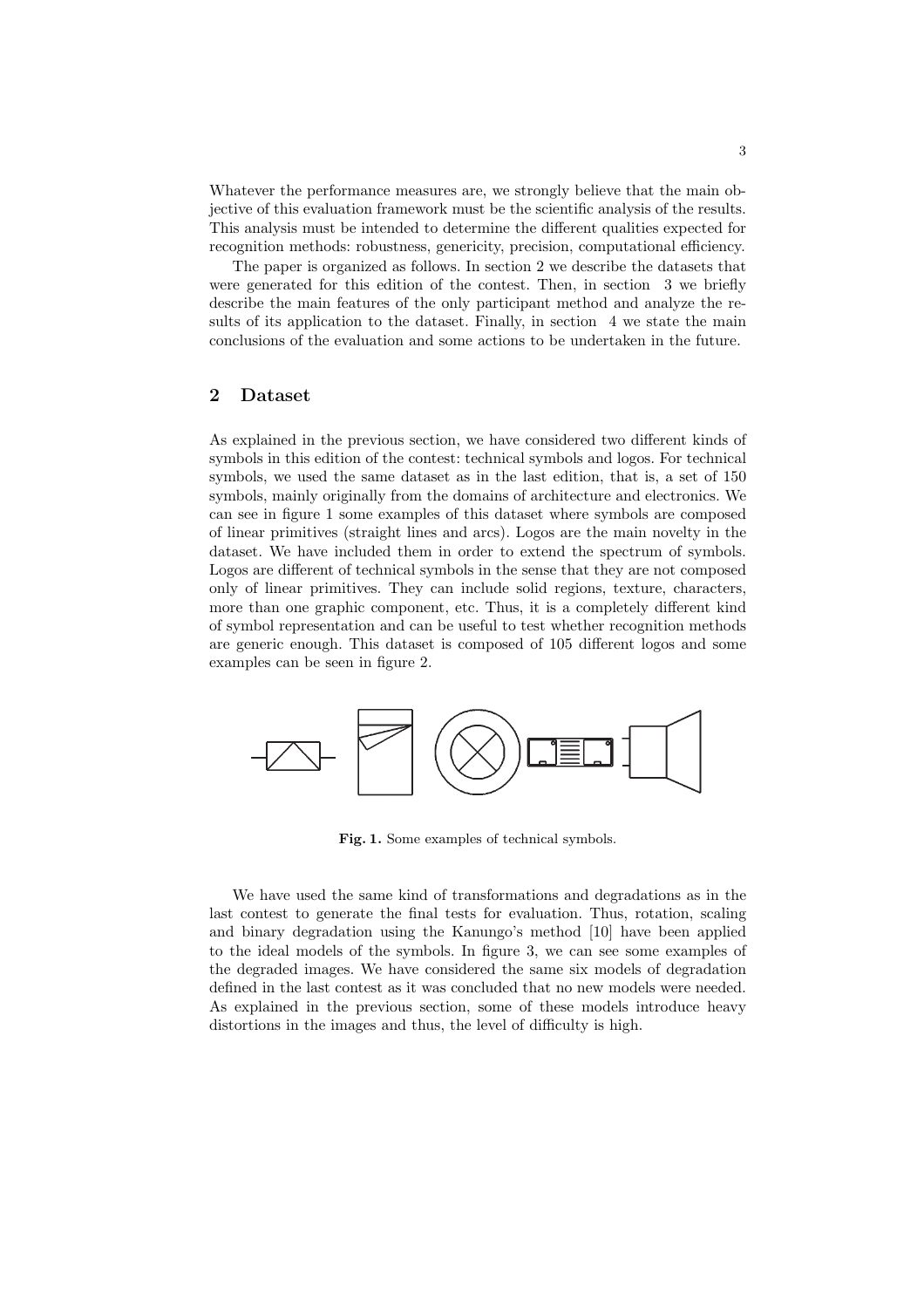

Fig. 2. Some examples of logos.



Fig. 3. Some examples of degraded images.

The final tests for the evaluation have been generated combining all these elements. In table 1, there is a summary of all the tests with their main features. We can see that we have designed tests for two different sizes of the database for technical symbols. A first set of tests with 50 symbols and a second set with 150 symbols. In this way, we can evaluate the robustness to the scalability in the number of symbols. For both sets, all the possible combinations of rotation and scaling have been considered. Moreover, all the tests include binary degradation. Degradation is always randomly selected among the six possible models. Thus, we achieve the goal of generating blind tests, as explained in the introduction.

For logos, all the tests include the whole database of 105 symbols. In this case, several combinations of rotation, scaling and degradation have been considered. Two tests including specific models of degradation have been defined but, for the rest of the tests, degradation is randomly selected in order to generate blind tests.

All the information and data related to the tests can be found on the webpage of the EPEIRES project at http://www.epeires.org/.

## 3 Results

In this edition, only one method participated in the evaluation of the proposed tests. The method has been developed by Alicia Fornes and Sergio Escalera, from the Computer Vision Center, in Spain. A paper describing this method appears in the current LNCS volume. Nevertheless, we give an overview of the method in the next section in order to facilitate the understanding of the results.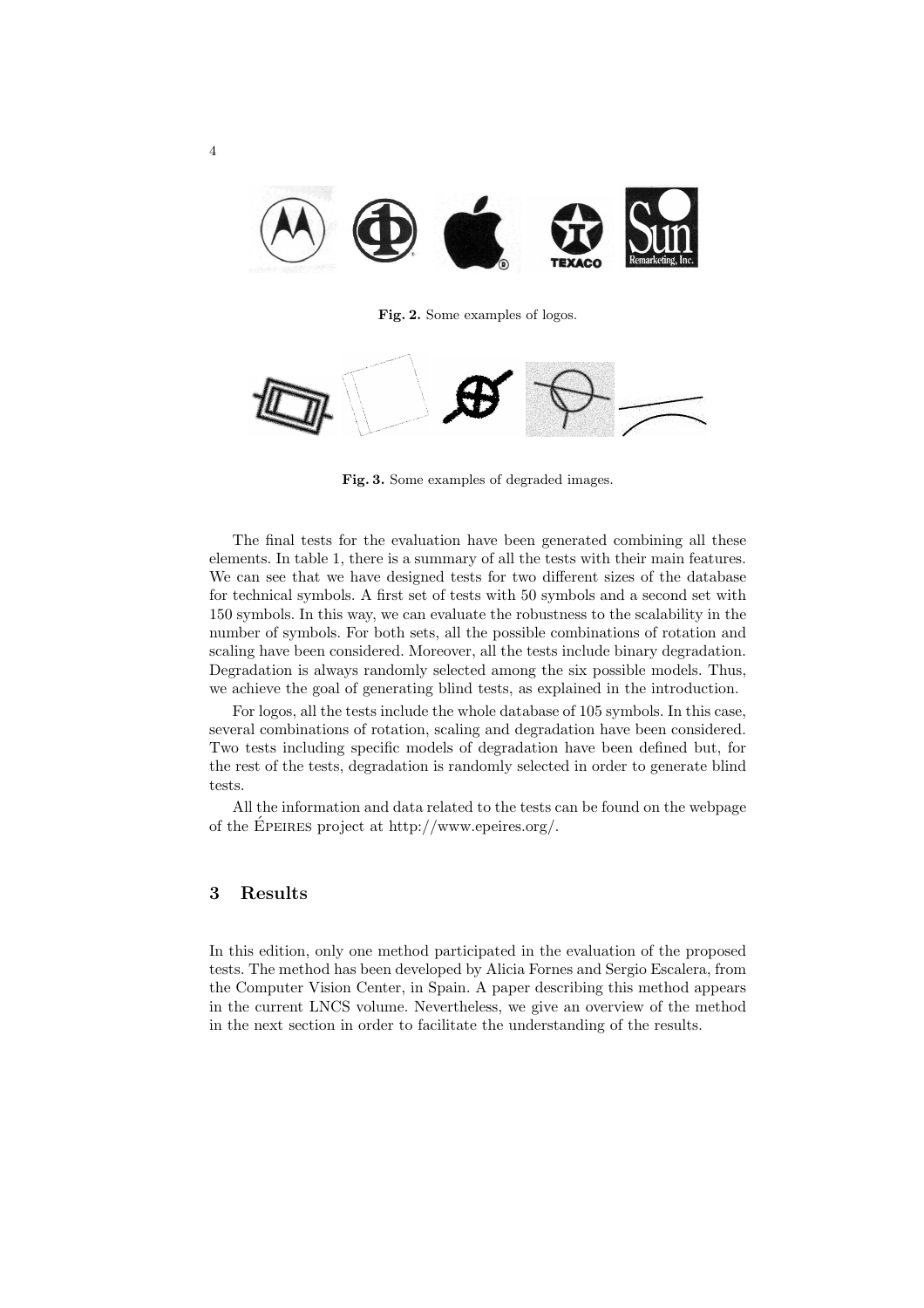| Test           | Dataset   |               |            | No. of No. of Rotation | Scaling       | Degradation                                 |  |
|----------------|-----------|---------------|------------|------------------------|---------------|---------------------------------------------|--|
|                |           | Models Images |            |                        |               |                                             |  |
| $\mathbf{1}$   | Technical | 150           | 500        | Random                 | None          | Random among 6 GREC'05 models               |  |
| $\overline{2}$ | Technical | 150           | 500        | None                   |               | Random Random among 6 GREC'05 models        |  |
| 3              | Technical | 150           | 500        |                        |               | Random Random Random among 6 GREC'05 models |  |
| 4              | Technical | 50            | <b>200</b> | Random                 | None          | Random among 6 GREC'05 models               |  |
| 5              | Technical | 50            | 200        | None                   |               | Random Random among 6 GREC'05 models        |  |
| 6              | Technical | 50            | <b>200</b> |                        |               | Random Random Random among 6 GREC'05 models |  |
| $\overline{7}$ | Logos     | 105           | 300        | Random                 | None          | None                                        |  |
| 8              | Logos     | 105           | 300        | None                   | Random        | None                                        |  |
| 9              | Logos     | 105           | 300        |                        | Random Random | None                                        |  |
| 10             | Logos     | 105           | 300        | None                   | None          | Second GREC'05 model                        |  |
| 11             | Logos     | 105           | 200        | <b>None</b>            | None          | Fourth GREC'05 model                        |  |
| 12             | Logos     | 105           | 300        | <b>None</b>            | None          | Random among 6 GREC'05 models               |  |
| 13             | Logos     | 105           | 300        | Random                 | None          | Random among 6 GREC'05 models               |  |
| 15             | Logos     | 105           | 200        |                        |               | Random Random Random among 6 GREC'05 models |  |

| Table 1. Description of all the tests. |
|----------------------------------------|
|----------------------------------------|

#### 3.1 Description of the method

The method works on the skeleton or the contour of the original image. The choice use of skeletons or contours is decided depending on the shape database. Skeletons are preferred for line-based symbols while contours are dedicated for silhouette-based shapes. Images are aligned using the Hotelling transform that is based on principal components to find the main axis of the object. Then, the shape is represented using the Blurred shape model descriptor (BSM) that makes the technique robust against elastic deformations. Afterwards, Adaboost is applied to each pair of classes to train a set of binary classifiers. Finally, the set of binary classifiers is embedded in the framework of Error Correcting Output Codes (ECOC) to improve the final classification.

The main core of this method is the BSM descriptor. With this descriptor, the symbol is described by a probability density function that encodes the probability of pixel densities of image regions: The image is divided in a grid of n x n equal-sized subregions. Every bin receives votes from the pixels in its region but also from the pixels in the neighboring bins. The weight of the vote is set according to the distance to the center of the bin. The output descriptor is a vector histogram where every position corresponds to the weight of the pixels in the context of every sub-region. This vector is normalized in the range [0..1] to obtain the probability density function (pdf) of the n x n bins. In this way, the output descriptor represents a distribution of probabilities of the object shape considering spatial distortions. For further details, see [11].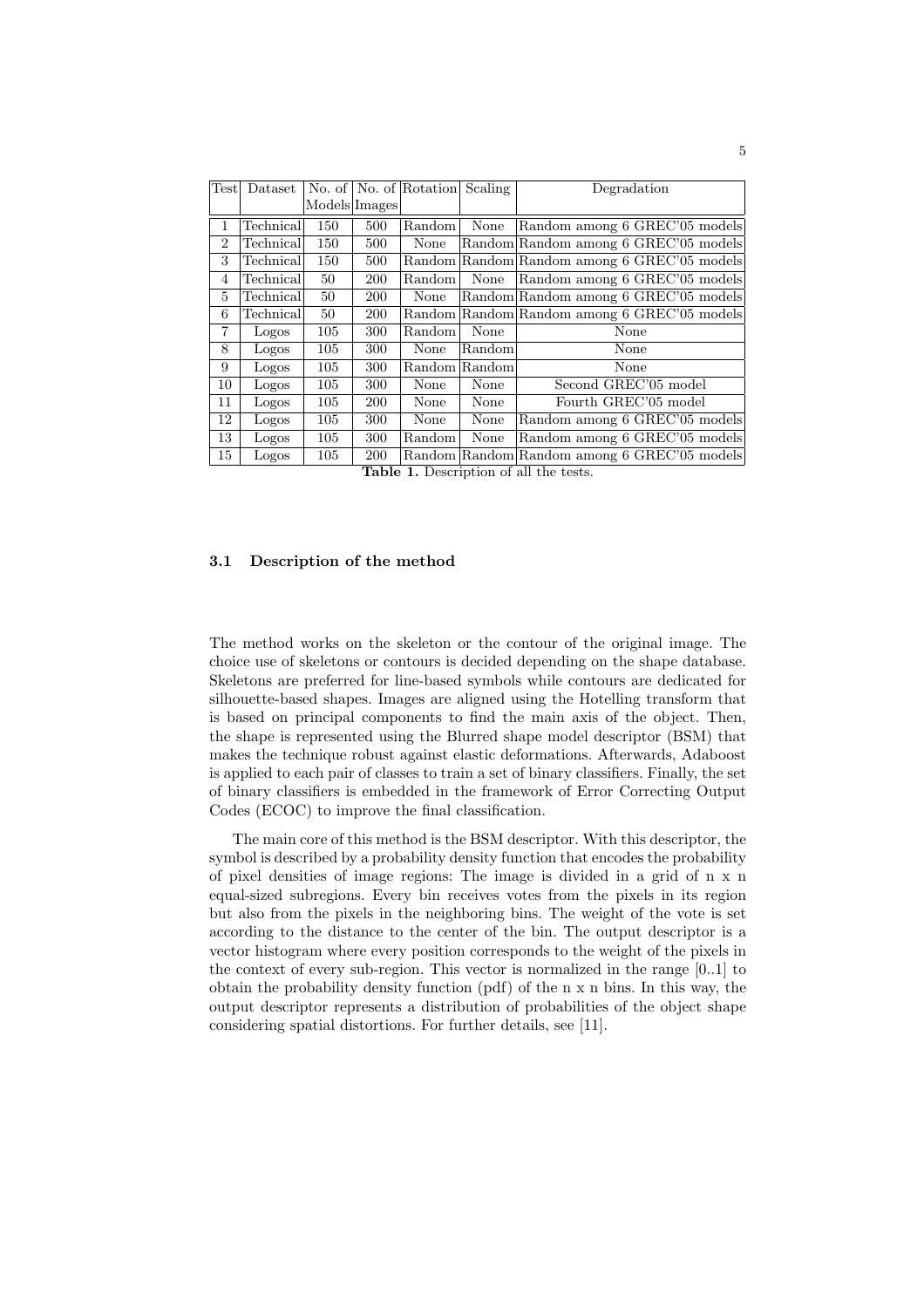#### 3.2 Analysis of results

Unfortunately we cannot present results for all the tests. The participant method was only evaluated using 5 of the proposed tests. In table 2, we show the recognition rates of the method for these 5 tests.

|    |           |      |        |              | Test Dataset Rotation Scaling Degradation Recognition rate |
|----|-----------|------|--------|--------------|------------------------------------------------------------|
| 5  | Technical | None | Random | Random       | 91%                                                        |
| 8  | Logos     | None | Random | None         | 95%                                                        |
| 10 | Logos     | None | None   | Second model | 82%                                                        |
| 11 | Logos     | None | None   | Fourth model | 46%                                                        |
| 12 | Logos     | None | None   | Random       | 55%                                                        |

Table 2. Results of the method.

If we try to analyze these results we can draw several conclusions. Only one test with technical symbols was evaluated. This test contains images of 50 symbols with scaling and binary degradation. The recognition rate, 91%, can be considered as a good result if we compare it with the recognition rates obtained for similar tests in the past contest. In it, the average of the recognition rates for all the methods, all degradation models and scaling was only 74.25%.

Concerning logos, the recognition rate for images without degradations remains at a high level, 95%. However, it decreases rapidly when degradations are applied. Although we have no other methods to compare these results, we can try to establish some relations with the results obtained in the most similar kind of tests in the last contest. In that case, for tests with 100 symbols (approximately the same number of logos), no scaling and binary degradation, the average of all the methods over all models of degradation was 90%, clearly greater than the recognition rate obtained in this case for the test 12 with logos. It is difficult to draw exact conclusions from these results as we have no other results with the logo database. We cannot state whether the low results for the logos are due to the fact that logos are intrinsically more difficult to recognize than technical symbol or whether they are a consequence that this method is better adapted to linear shapes than to solid shapes.

# 4 Conclusions and future work

In this edition, we have extended the contest with two of the considerations arising from the conclusions of the last contest: we have included a new kind of symbols, logos, and we have generated blind tests combining all the models of degradations. However, no relevant conclusions can be drawn from the experimentation with the logo dataset as we only have results from one method, and not for all the tests.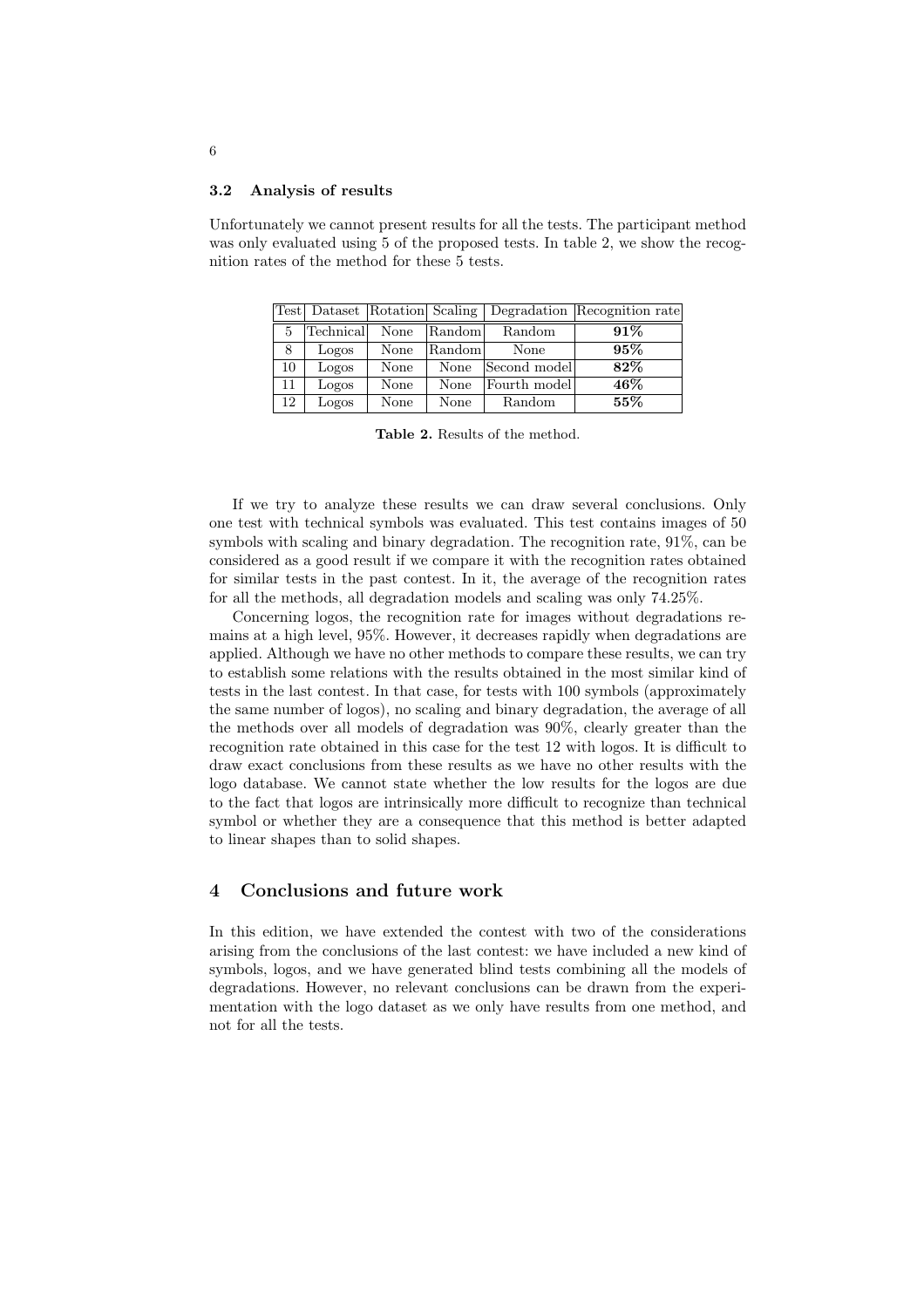Nevertheless, after three editions of the contest, the framework for the evaluation of the recognition of pre-segmented symbols recognition seems mature enough. In this sense, this framework can be converted in a tool for continuous evaluation through the web platform of the EPEIRES project. This way, any researcher can contribute with new results to the database of the platform and we can have a good overview of the performance of a large number of methods. In this context, many tests have been generated along the three editions of the contest. Maybe it would be interesting to define a set of standard validation tests taking into account all the kinds of transformations and degradations. This set would constitute a kind of standard evaluation that every method should pass. Thus, we would have a generic global evaluation of all the methods. In addition, it would be also interesting to add new symbols to the framework in order to create a really large database of symbols, representative enough of all kinds of graphic symbols.

The big challenge that is still to be addressed is the evaluation of localization/segmentation in complete drawings with non-segmented symbols. In this sense, some advances have been described in the field of ground-truthing with the generation of synthetic documents. The next step should be the definition of metrics to compare the results with the ground-truth, and the definition of the evaluation protocol. We plan to advance in this direction and we hope to be able to propose early a contest on symbol localization.

Finally, we want to make a note on the low participation in this edition of the contest. For next editions, we should increase the efforts in order to promote the participation in the contest. However, this could be another point for providing a continuous framework for the evaluation of the recognition of pre-segmented symbols. We hope that new researchers will be interested by the contest when it will include symbol localization.

### Acknowledgment

The authors would like to acknowledge the French Ministry of Research for the funding of the EPEIRES project as a part of the Techno-Vision campaign.

This work has also been partially supported by the Spanish project TIN2006- 15694-C02-02, and by the Spanish research programme Consolider Ingenio 2010: MIPRCV (CSD2007-00018)

# References

- 1. Chhabra, A.K.: Graphic Symbol Recognition: An Overview. In Tombre, K., Chhabra, A.K., eds.: Graphics Recognition—Algorithms and Systems. Volume 1389 of Lecture Notes in Computer Science. Springer-Verlag (1998) 68–79
- 2. Cordella, L., Vento, M.: Symbol recognition in documents : a collection of techniques. International Journal on Document Analysis and Recognition (IJDAR) 3 (2000) 73–88 DIA.